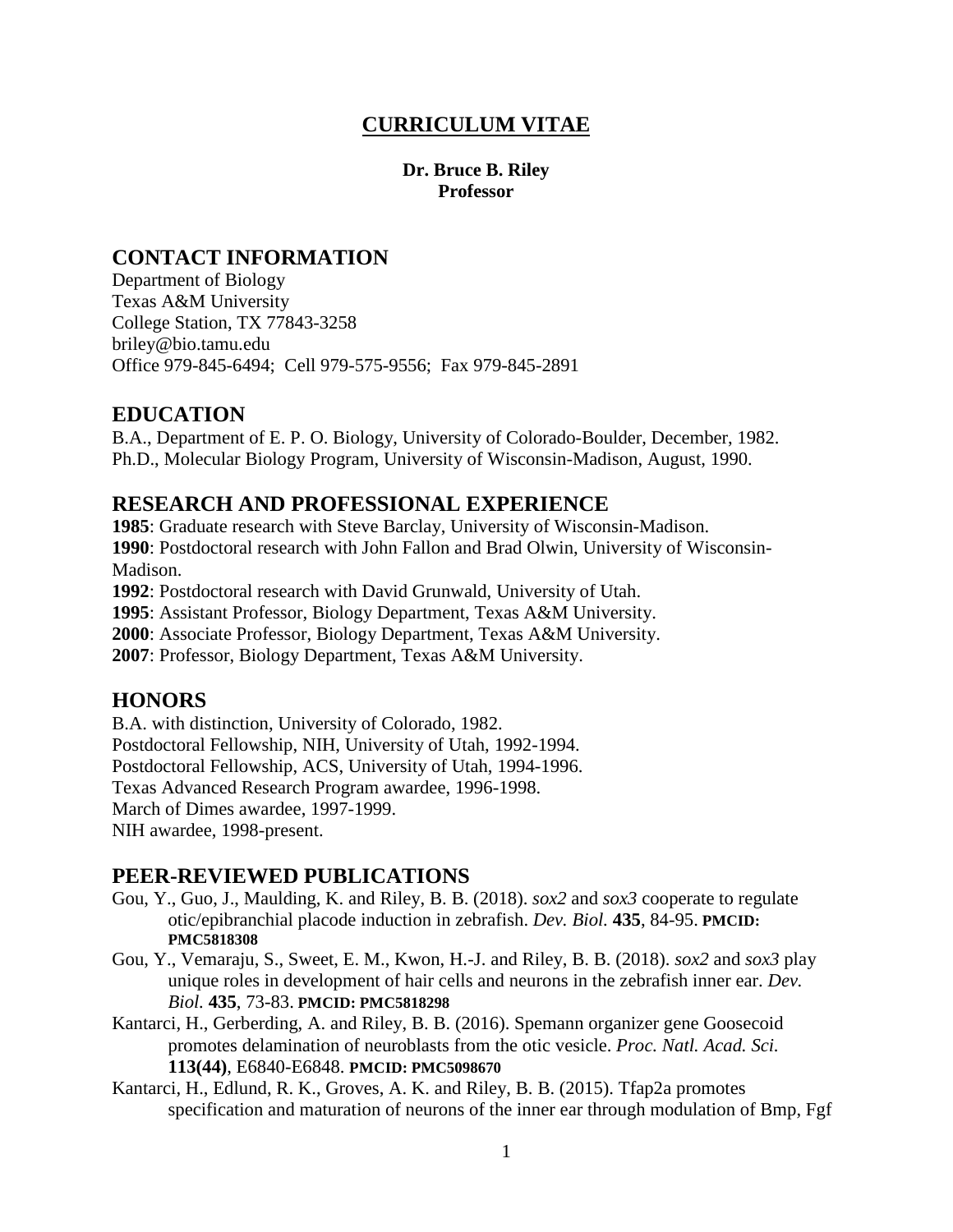and Notch signaling. *PLoS Genetics* 11(3): e1005037. **PMCID: PMC4364373**

- Edlund, R. K., Ohyama, T., Kantarci, H., Riley, B. B. and Groves, A. K. (2014). Foxi transcription factors promote pharyngeal arch development by regulating formation of FGF signaling centers. *Dev. Biol.* **390**, 1-13. **PMCID: PMC4013273**
- Maulding, K., Padanad, M. S., Dong, J. and Riley, B. B. (2014). Mesodermal Fgf10b cooperates with other Fibroblast Growth Factors during induction of otic and epibranchial placodes in zebrafish. *Dev. Dyn.* **243**, 1275-1285. **PMCID: PMC4313390**
- Riley, B. B. (2013). Induction and morphogenesis of the inner ear, in "*Molecular signaling of mammalian inner ear development"*, Nova Science Publishers, New York.
- Bhat, N., Kwon, H. J. and Riley, B. B. (2013). A gene network that coordinates preplacodal competence and neural crest specification in zebrafish. *Dev. Biol.* **373**, 107-117. **PMCID: PMC3508392**
- Vemaraju, S., Kantarci, H., Padanad, M. S. and Riley, B. B. (2012). A spatial and temporal gradient of Fgf differentially regulates distinct stages of neural development in the zebrafish inner ear. *PLoS Genetics* **8(11)**, e1003068. **PMCID: PMC3499369**
- Padanad, M. S., Bhat, N., Guo, B. and Riley, B. B. (2012). Conditions that influence how cells respond to Fgf during otic placode induction. *Dev. Biol.* **364**, 1-10. **PMCID: PMC4709014**
- Bhat, N. and Riley, B. B.  $(2011)$ . Integrin- $\square$ 5 coordinates assembly of posterior cranial placodes in zebrafish and enhances Fgf-dependent regulation of otic/epibranchial cells. *PLoS ONE* **6(12)**, e27778. **PMCID: PMC3229493**.
- Sweet, E. M., Vemaraju, S. and Riley, B. B. (2011). Sox2 and Fgf interact with Atoh1 to promote sensory competence throughout the zebrafish inner ear. *Dev. Biol.* **358**, 113-121. **PMCID: PMC3171634**.
- Padanad, M. S. and Riley, B. B. (2011). Pax2/8 proteins coordinate sequential induction of otic and epibranchial placodes through differential regulation of *foxi1*, *sox3* and *fgf24*. *Dev. Biol.* **351**, 90-98. **PMCID: PMC3039053**.
- Kwon, H. J., Bhat, N., Sweet, E. M., Cornell, R. A. and Riley, B. B. (2010). Identification of early requirements for preplacodal ectoderm and sensory organ development. *PLoS Genetics* **6 (9)**, e1001133. **PMCID: PMC2944784**.
- Manohar, M., Mei, H., Franklin, A., Sweet, E., Shigaki, T., Riley, B., MacDiarmid, C. and Hirshi, K. (2010). A zebrafish (Danio rerio) endomembrane antiporter similar to yeast cation/H+ transporter is required for neural crest development. *Biochem.* **49**, 5667-6566.
- Millimaki, B. B., Sweet, E. M. and Riley, B. B. (2010). *Sox2* is required for maintenance and regeneration, but not initial development, of hair cells in the zebrafish inner ear. *Dev. Biol.* **338**, 262-269. **PMCID: PMC2815045**.
- Riley, B. B., Sweet, E. M., Heck, R., Evans Fernandez, A., McFarlen, K. N., Warga, R. M. and Kane, D. A. (2010). Characterization of *harpy/Rca1/emi1* mutants: Patterning in the absence of cell division. *Dev. Dyn.* **239**, 828-843. **PMCID: PMC3086590.**
- Kwon, H.-J. and Riley, B. B. (2009). Mesendodermal signals required for otic induction: Bmpantagonists cooperate with Fgf and can facilitate formation of ectopic otic tissue. *Dev. Dyn*. **238**, 1582-1594. **PMCID: PMC2835543**.
- Petko, J. A., Millimaki, B. B., Canfield, V. A., Riley, B. B. and Levenson, R. (2008). Otoc1: A novel Otoconin-90 ortholog required for otolith mineralization in zebrafish. *Dev. Neurobiol.* **68**, 209-222. **PMCID: PMC2730775**.
- Millimaki, B. B., Sweet, E. M., Dhason, M. S. and Riley, B. B. (2007). Zebrafish *atoh1* genes: Classic proneural activity in the inner ear and regulation by Fgf and Notch. *Development*  **134**, 295-305.
- Kwak, S. J., Vemaraju, S., Moorman, S. J., Zeddies, D., Popper, A. N., and Riley, B. B. (2006).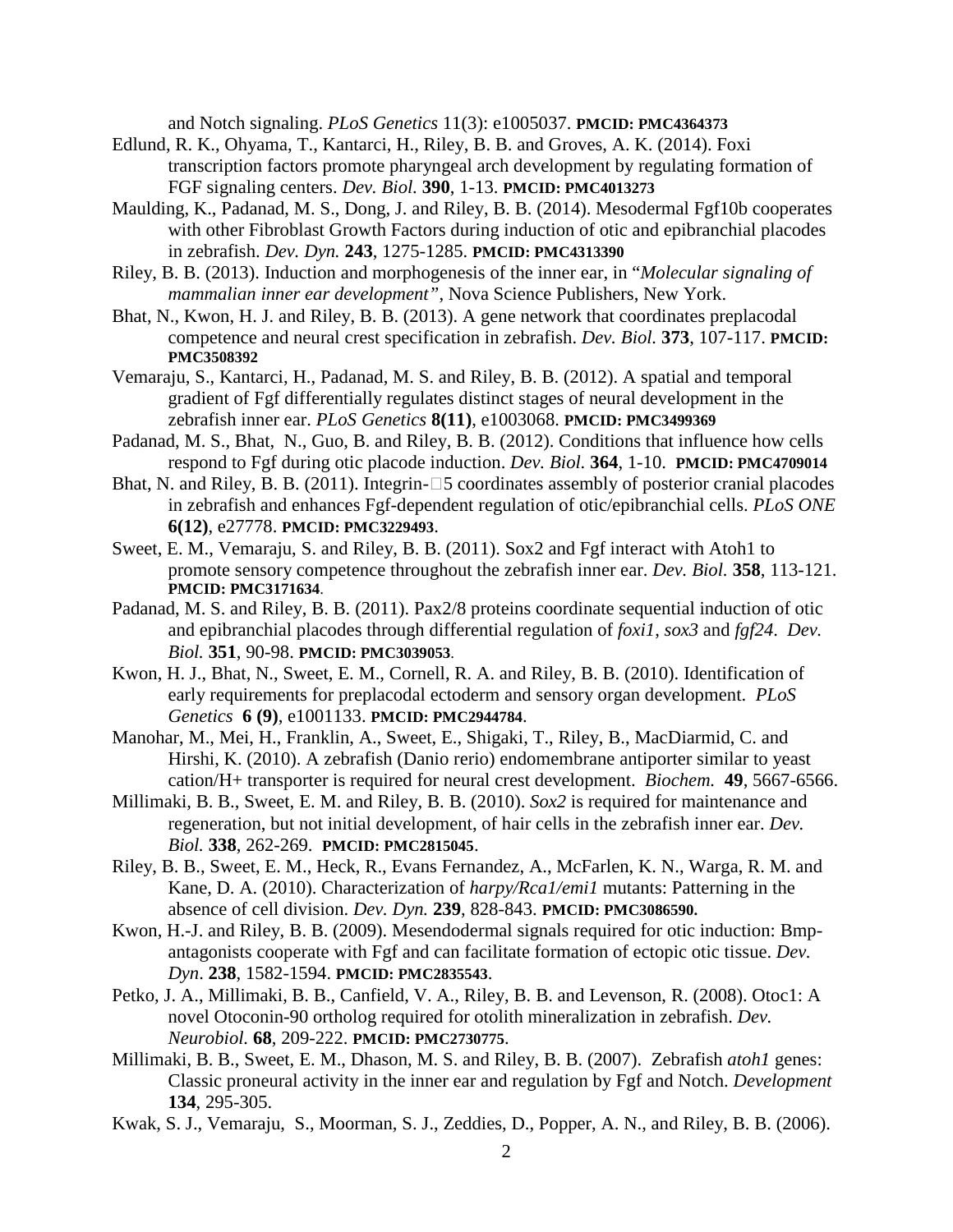Zebrafish *pax5* regulates development of the utricular macula and vestibular function. *Dev. Dyn.* **235**, 3026-3038.

- Phillips, B.T., Kwon, H.-J., Melton, C., Houghtaling, P., Fritz, A., and Riley, B. B. (2006). Zebrafish *msxB*, *msxC* and *msxE* function together to refine the neural-nonneural border and regulate cranial placodes and neural crest development. *Dev. Biol.* **294**, 376-390.
- Mackereth, M. D., Kwak, S.-J., Fritz, A. and Riley, B. B. (2005). Zebrafish *pax8* is required for otic placode induction and plays a redundant role with Pax2 genes in the maintenance of the otic placode. *Development* **132**, 371-382.
- Riley, B. B., Chiang, M.-Y., Storch, E., Heck, R., Buckles, G. R. and Lekven, A. C. (2004). Rhombomere boundaries are Wnt signaling centers that regulate metameric patterning in the zebrafish hindbrain. *Dev. Dyn.* **231**, 278-291.
- Phillips, B. T., Storch, E. M., Lekven, A. C. and Riley, B. B. (2004). A direct role for Fgf but not Wnt in otic placode induction. *Development* **131**, 923-931.
- Riley, B. B. (2003). Genes controlling the development of the zebrafish inner ear and hair cells. *Current Topics in Developmental Biology* **57**, 357-388.
- Riley, B. B. and Phillips, B. T. (2003). Ringing in the new ear: Resolution of cell interactions in otic development. *Dev. Biol*. **261**, 289-312.
- Kwak, S.J., Phillips, B. T., Heck, R. and Riley B. B. (2002). An expanded domain of *fgf3* expression in the hindbrain of zebrafish *valentino* mutants results in mispatterning of the otic vesicle. *Development* **129**, 5279-5287.
- Whitfield, T. T., Riley, B. B., Chiang, M.-Y., and Phillips, B. T. (2002). Development of the zebrafish inner ear. *Dev. Dyn.* **223**, 427-458.
- Phillips, B. T., Bolding, K. and Riley, B. B. (2001). Zebrafish *fgf3* and *fgf8* encode redundant functions required for otic placode induction. *Dev. Biol.* **235**, 351-365.
- Riley, B. B. and Moorman, S. J. (2000). Development of utricular otoliths, but not saccular otoliths, is necessary for vestibular function and survival. *J. Neurobiol***. 43**, 329-337.
- Riley, B. B., Chiang, M.-Y., Farmer, L., and Heck, R. (1999). The *deltaA* gene of zebrafish mediates lateral inhibition of hair cells in the inner ear and is regulated by *pax2.1*. *Development* **126**, 5669-5678.
- Appel, B., Fritz, A., Westerfield, M., Grunwald, D. J., Eisen, J. S., and Riley, B. B. (1999). *Delta*-mediated specification of midline cell fates in zebrafish embryos. *Current Biology* **9**, 247-256.
- Mendonsa, E. S., and Riley, B. B. (1999). Genetic analysis of tissue-interactions required for otic placode induction in the zebrafish. *Dev. Biol.* **206**, 100-112.
- Riley, B. B., Zhu, C., Janetopoulos, C., and Aufderheide, K. J. (1997). A critical period of ear development controlled by distinct populations of ciliated cells in the zebrafish. *Dev. Biol.***191**, 191-201.
- Riley, B. B. and Grunwald, D. J. (1996). A mutation in zebrafish affecting a localized cellular function required for normal ear development. *Dev. Biol.* **179**, 427-435. PMID:8903357.
- Riley, B. B. and Grunwald, D. J. (1995). Efficient induction of point mutations allowing recovery of specific locus mutations in zebrafish*. Proc. Natl. Acad. Sci. USA* **92**, 5997- 6001.
- Olwin, B. B., Kudla, A., Hannon, K., Hein, P., McFall, A., Riley, B., Szebenyl, G., Zhou, Z., Zuber, M. E., and Rapraeger, A. C. (1994). Role of FGF's in skeletal muscle and limb development. *Molecular Reproduction and Development* **39**, 90-100.
- Savage, M. P., Hart, C. E., Riley, B. B., Sasse, J., Olwin, B. B., and Fallon, J. F. (1993). The distribution of FGF-2 suggests it has a role in chick limb bud growth. *Dev. Dyn*.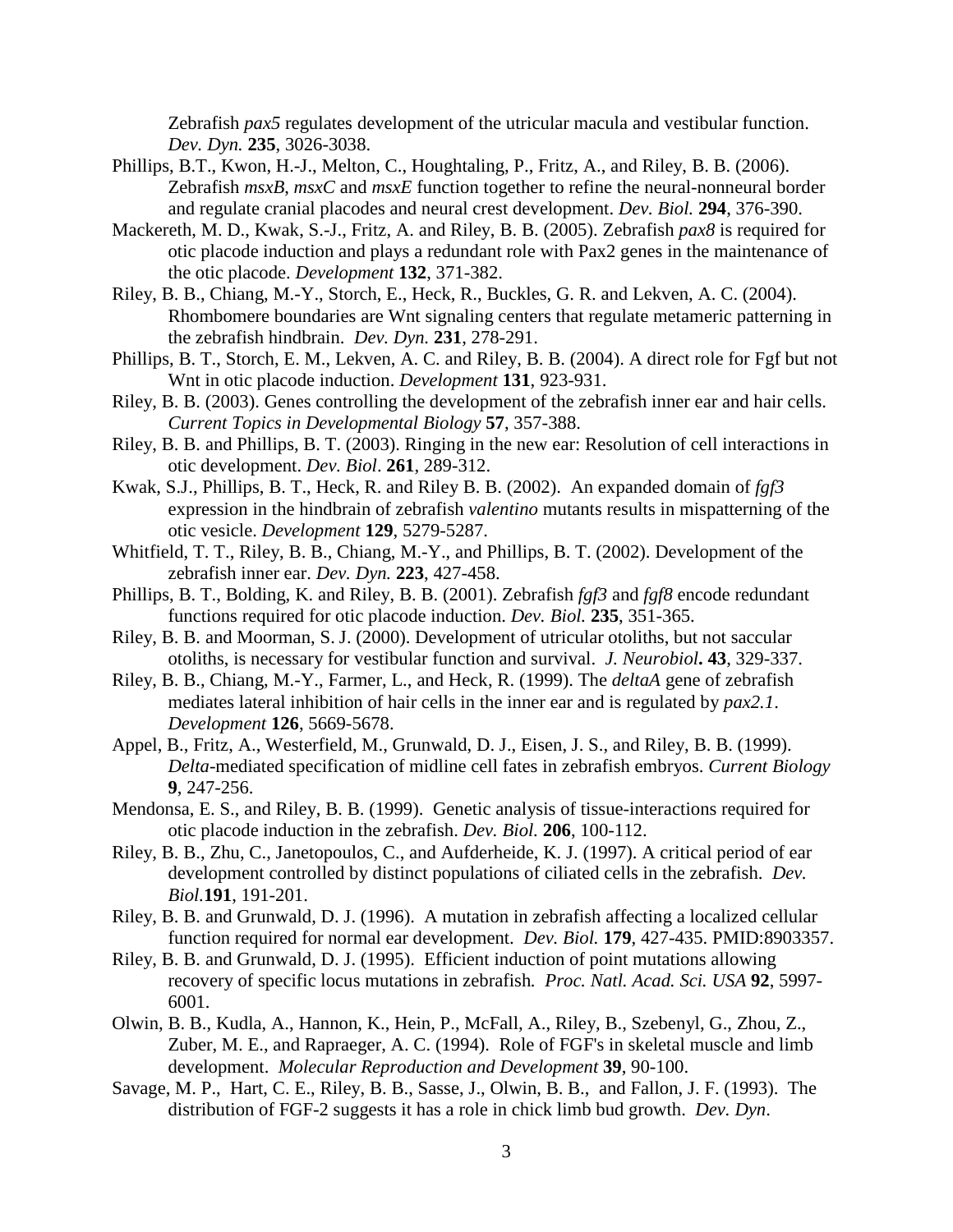**198**,159-170.

- Riley, B. B., Savage, M. P., Simandl, B. K., Olwin, B. B., and Fallon, J. F. (1993). Retroviral expression of FGF-2 (bFGF) affects patterning in chick limb bud. *Development* **118**, 95- 104.
- Riley, B. B. and Barclay, S. L. (1990). Conditions that alter intracellular cAMP levels affect expression of the cAMP phosphodiesterase gene in *Dictyostelium. Proc. Natl. Acad. Sci. USA* **87**, 4746-4750.
- Riley, B. B. and Barclay, S. L. (1990). Ammonia promotes accumulation of intracellular cAMP in differentiating amoebae of *Dictyostelium discoideum*. *Development* **109**, 715-722.
- Riley, B. B., Jensen, B. R., and Barclay, S. L. (1989). Conditions that elevate intracellular cAMP levels promote spore formation in *Dictyostelium*. *Differentiation* **41**, 5-13.
- Riley, B. B. and Barclay, S. L. (1986). Inhibitors of intracellular cyclic AMP accumulation affect differentiation of sporogenous mutants of *Dictyostelium discoideum*. *FEMS Microbiol. Lett*. **37**, 221-226.

## **PRESENTATIONS**

### **Invited Seminars.**

- 1. (1997). Genetic analysis of zebrafish development. University of Texas Health Sciences Center, San Antonio, TX.
- 2. (1998). Role of Delta-Notch signaling in zebrafish development. Neuroscience Program, Texas A&M University, College Station, TX.
- 3. (1998). Role of Delta-Notch signaling in zebrafish inner ear development. Genetics Program, Texas A&M University, College Station, TX.
- 4. (1998). Genetic analysis of Delta-Notch signaling in zebrafish development. Department of Anatomy, University of Wisconsin, Madison, WI.
- 5. (1998). Genetic analysis of Delta-Notch signaling in zebrafish development. Baylor College of Dentistry, Dallas, TX.
- 6. (2000). Genetic analysis of otic development in zebrafish. Biology Department, Texas A&M University – College Station.
- 7. (2000). Genetic analysis of otic development in zebrafish. Genetics Program, University of Iowa, Iowa City, IA.
- 8. (2001). A signaling network required to maintain rhombomere boundaries s organizing centers in the zebrafish hindbrain. Meeting for the American Association of Anatomists, Zebrafish Minisymposium, Orlando, Florida.
- 9. (2001). Otic induction and hindbrain patterning in the zebrafish. University of Colorado, Boulder, CO.
- 10. (2002). FGF signaling and inner ear development in the zebrafish.  $61<sup>st</sup>$ annual meeting for the Society for Developmental Biology, Madison, WI.
- 11. (2002). How the zebrafish got its ears (and other just-so stories), Childrens' Hospital Medical Center, Cincinnati, OH.
- 12. (2002). How the zebrafish got its ears (and other just-so stories), Medical School, Texas A&M University.
- 13. (2003). How the zebrafish got its ears (and other just-so stories). Neursoscience Program, Texas A&M University.
- 14. (2003). "A genetic network controlling induction of the otic placode in zebrafish", NIH.
- 15. (2006). "The inner ear is not a big truck. It's a series of tubes", Biology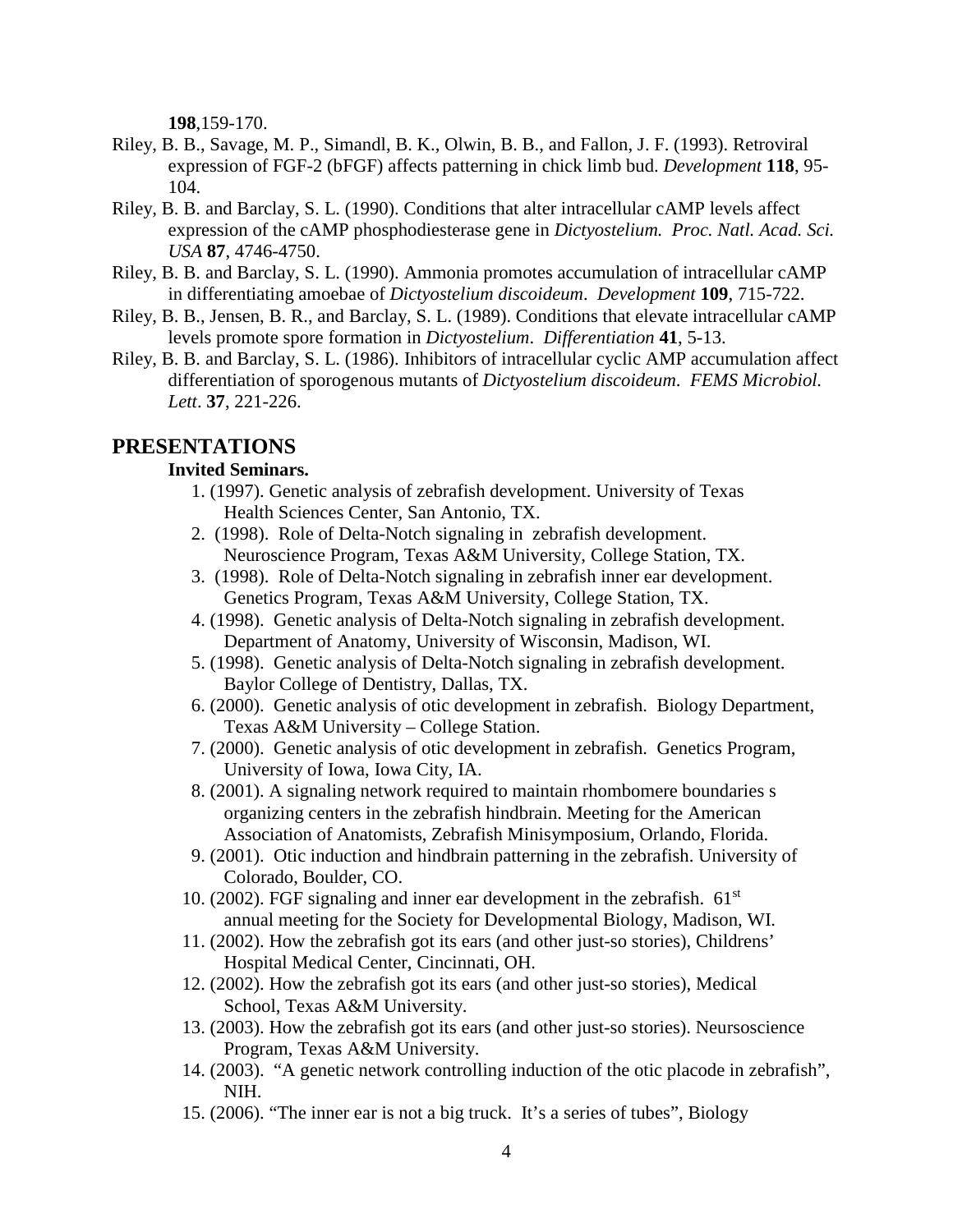Department, Texas A&M University – College Station. (Title alludes to Senator Ted Steven's comments regarding the internet).

- 16. (2006). "The inner ear is not a big truck. It's a series of tubes", University of Texas – Austin. (Title alludes to Senator Ted Steven's comments regarding the internet).
- 17. (2006). "Fgf and Pax-ification of the Zebrafish Inner Ear: From Placode Formation to Sensory Development.", University of Maryland – College Park.
- 18. (2007). "Fgf Signaling Regulates Placode Formation and Sensory-Neural Development in the Zebrafish Inner Ear", Barcelona, Spain.
- 19. (2007), "Zebrafish as a genetic model system for development and disease", Vet School, Texas A&M University.
- 20. (2007), "Fgf signaling coordinates development of sensory hair cells and neurons in the inner ear", Department of Neuroscience and Behavior, SUNY – Stony Brook.
- 21. (2008), "Inner ear development in zebrafish: Genetic regulation of a complex sensory system", Department of Biology, Harding University.
- 22. (2010), "Preplacodal ectoderm vs. neural crest: neighboring cells with opposing needs for a Bmp gradient", NIH.
- 23. (2010), "Induction and early patterning of the zebrafish otic placode", University of Wisconsin-Madison.
- 24. (2010), "Early patterning of the zebrafish inner ear", Experimental Biology Meeting, Anaheim, CA.
- 25. (2011), "Development of zebrafish cranial placodes: How vertebrate embryos make sense", University of Texas-Austin.
- 26. (2013). Mechanisms for stepwise formation and functional diversification of neurons in the inner ear. Gordon Research Conference on Neural Crest and Cranial Placodes, Stonehill College, Easton, MA.
- 27. (2013). Formation of mechanosesnroy cells and neurons in the zebrafish inner ear: Sound mechanisms for development and regeneration. Biology Department, Texas A&M University – College Station, TX.
- 28. (2015). "Sound mechanisms for sensory development and regeneration in zebrafish", Texas Tech University Health Sciences Center – Lubbock, TX.
- 29. (2015). "Sound mechanisms for sensory development and regeneration in zebrafish", University of North Texas – Denton, TX.
- 30. (2016). "Sound mechanisms for sensory development and regeneration in zebrafish", Genetics Program, Texas A&M University – College Station, TX.
- 31. (2017). "Sound mechanisms for sensory development and regeneration in zebrafish", Baylor University, Waco, TX.
- 32. (2018). "Sensory development in zebrafish: Repurposing glycolysis to generate lactate as a cell signaling molecule", Reproductive Biology Program, Texas A&M University, College Station, TX.
- 33. (2018). "The Warburg Effect and lactate signaling augment Fgf signaling to promote sensor-neural development in the otic vesicle", Experimental Biology Conference, San Diego, CA.

#### **Oral Presentations at Meetings (selected from submitted abstracts).**

 1. **Riley, B. B**., Appel, B., and Eisen, J. S. (1998). *deltaA* regulates development of the hindbrain and inner ear. International Meeting for Zebrafish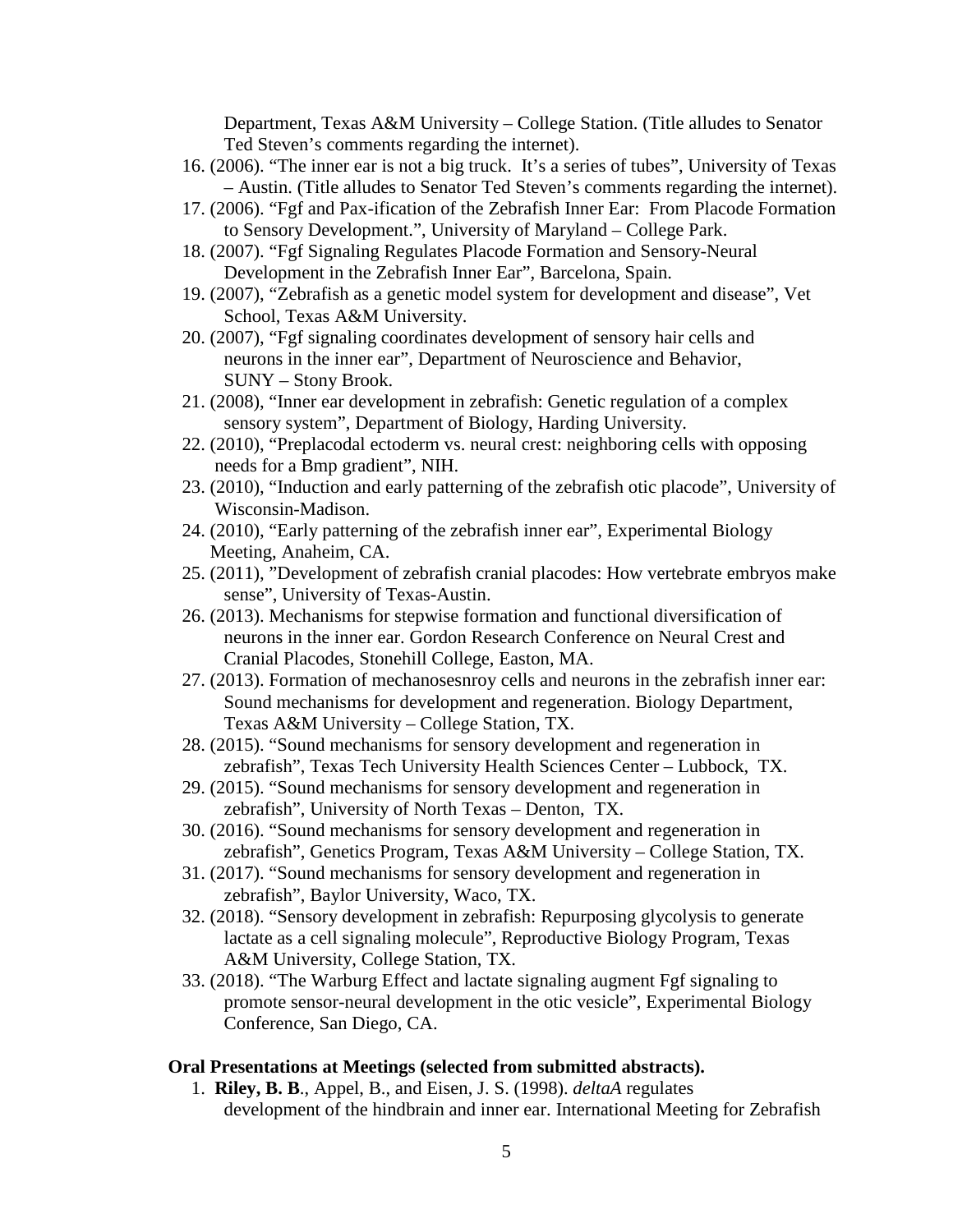Development and Genetics, Cold Spring Harbor, NY.

- 2. **Riley, B. B**. and Chiang, M.-Y. (1998). Genetic analysis of Delta-Notch signaling in zebrafish. Lost Pines Conference, Smithville, TX.
- 3. **Riley, B. B**. and Chiang, M.-Y. (1999). Delta-Notch signaling plays multiple roles in hindbrain patterning in the zebrafish. SW regional meeting for the Society for Developmental Biology, Austin, TX.
- 4. Phillips, B. T., Fritz, A. and **Riley, B. B**. (2000). Role of *muscle segment homeobox-B* (*msxB*) in zebrafish neural development. SW meeting for the Society for Developmental Biology, Houston, TX.
- 5. **Riley, B. B.**, Evans, A. E. and Chiang, M.-Y. (2001). Analysis of a cell cycle mutant and the role of mitosis in developmental patterning. First Texas Zebrafish Development and Genetics Meeting, San Antonio, TX.
- 6. **Riley, B. B**, Phillips, B. T., Kwak, S.-J., and Heck, R. (2002). Induction and patterning of the otic placode by FGF signaling, International Meeting for Zebrafish Development and Genetics, Madison, WI.
- 7. **Riley, B. B**., Chiang, M.-Y., Heck, R. and Storch, E. (2003). Rhombomere boundaries are Wnt signaling centers that pattern the hindbrain, Second Texas Zebrafish Development and Genetics Meeting, College Station, TX.
- 8. Kwak, S.-J., Moorman, S. J. and **Riley, B. B**. (2004). Pax5 regulates neuroblast production in the inner ear and is specifically required for vestibular function. (2004). International Meeting for Zebrafish Development and Genetics, Madison, WI.
- 9. Kwon, H.-J. and **Riley, B. B.** (2006). Cooperation between Nodal and Fgf signaling in otic development. Meeting for Zebrafish Development and Genetics, Madison, WI.
- 10. Kwon, H.-J., Bhat, N., and **Riley, B. B.** (2008). Dynamic regulation of Bmp regulates early development of cranial placodes. SW meeting for the Society of Developmental Biology, Houston, TX
- 11. Kwon, H.-J., Bhat, N, Sweet, E. M., Cornell, R. A., and **Riley, B. B.** (2009). Early requirements for preplacodal ectoderm and sensory organ development. European Meeting for Zebrafish Development and Genetics, Rome, Italy.
- 12. Kantarci, H. and **Riley, B. B.** (2013). Mechanisms for stepwise formation and functional diversification of neurons in the inner ear. European Meeting for Zebrafish Development and Genetics, Barcelona, Spain.
- 13. Gou, Y., Kwon, H.-J. and **Riley, B. B.** (2014). Characterizing the roles of Sox2 and Sox3 in sensory/neural pattering during zebrafish inner ear development. International Meeting for Zebrafish Development and Genetics, Madison, WI.
- 14. Kantarci, H. and **Riley, B. B.** (2016). Glycolysis meets Fgf signaling: The glycolytic enzyme PGK1 is required non-autonomously for Fgf-dependent specification of otic neurons in zebrafish. The Allied Genetics Conference/International Meeting for Zebrafish Development and Genetics, Orlando, FL.

# **FUNDING**

## **Current**

**National Institutes of Health, NIDCD R56**

"Genetic Analysis of Inner Ear Development in Zebrafish"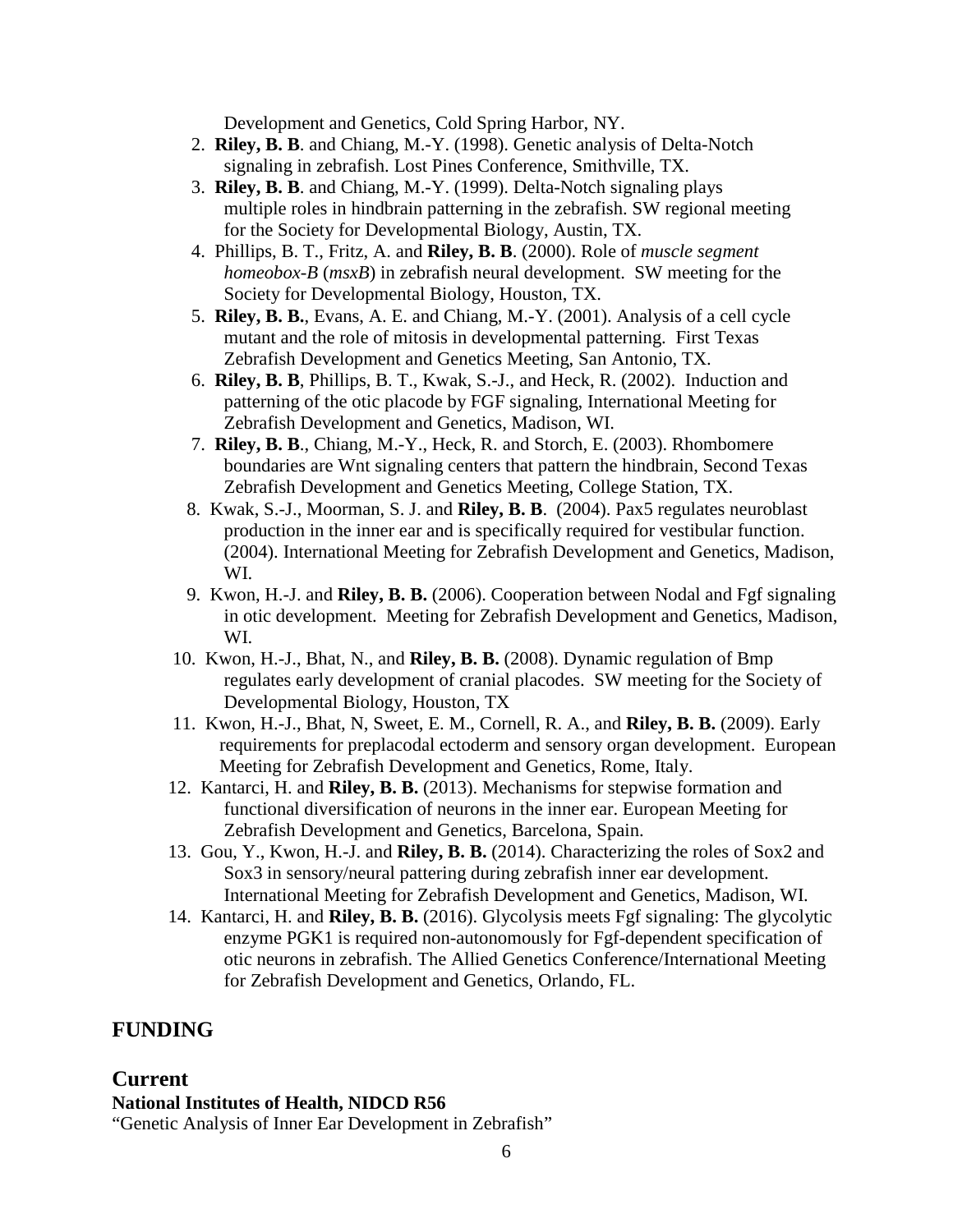Award period: June 2018-May 2019; Total direct costs: \$200,000.

# **Completed**

**National Institutes of Health, NIDCD R01** "Genetic Analysis of Inner Ear Development in Zebrafish" Award period: April 2013-March 2018; Total direct costs: \$1,062,500. **National Institutes of Health, NIDCD R01** "Genetic Analysis of Inner Ear Development in Zebrafish" Award period: April 2008-March 2013; Total direct costs: \$1,062,500. **National Institutes of Health, NIDCD R01** "Genetic Analysis of Inner Ear Development in Zebrafish" Award period: April 2003-March 2008; Total direct costs: \$1,137,500. **National Institutes of Health, NIDCD R01** "Genetic Analysis of Inner Ear Development in Zebrafish" Award period: May 1998-April 2003; Total direct costs: \$412,000. **March Of Dimes**  "Mutational analysis of early otic development in the zebrafish" Award period: June 1997-May 1999; Total direct costs: \$85,306. **Texas Advanced Research Program** "Mutational analysis of inner ear development in the zebrafish" Award period: January 1996-August 1998; Total direct costs: \$119,000.

## **TEACHING**

## **Courses Taught:**

*Introductory Biology* (BIOL 113), 1996-2000, 2002. *Developmental Genetics* (BIOL 611), 1997-present. *Cell Biology of Zebrafish Development* (BIOL 617), 1998. *Embryology* (BIOL 344), 2001-2018. *Developmental Biology* (BIOL 414), 2018.

### **Graduate Students Mentored:**

1998 - Chenwei Zhu, M.S. E. Savio Mendonsa, M.S. 2004 - Bryan T. Phillips, Ph.D. 2006 - Su-Jin Kwak, Ph.D. 2009 - Adam Stevenson, M.S. 2010 - Bonny Millimaki, Ph.D., Elly Sweet, Ph.D. 2011 - Mahesh Padanad, Ph.D., Shruti Vemarju, Ph.D. 2012 - Neha Bhat, Ph.D., Ryan McCormick, M.S. 2017 - Husniye Kantarci, Ph.D. 2018 - Yunzi Gou, Ph.D. Sarah Salzman, M.S. Amy Tan, Ph.D. candidate, 2017-present. Jorden Holland, Ph.D. candidate, 2018. Jim Kutlowski, Ph.D. candidate, 2018. Whitney Roberson, Ph.D. candidate, 2018.

### **Other Graduate Committees:**

2000 - Rheka Seshadri, Ph.D., Xian Zhou, M.S. (Statistics).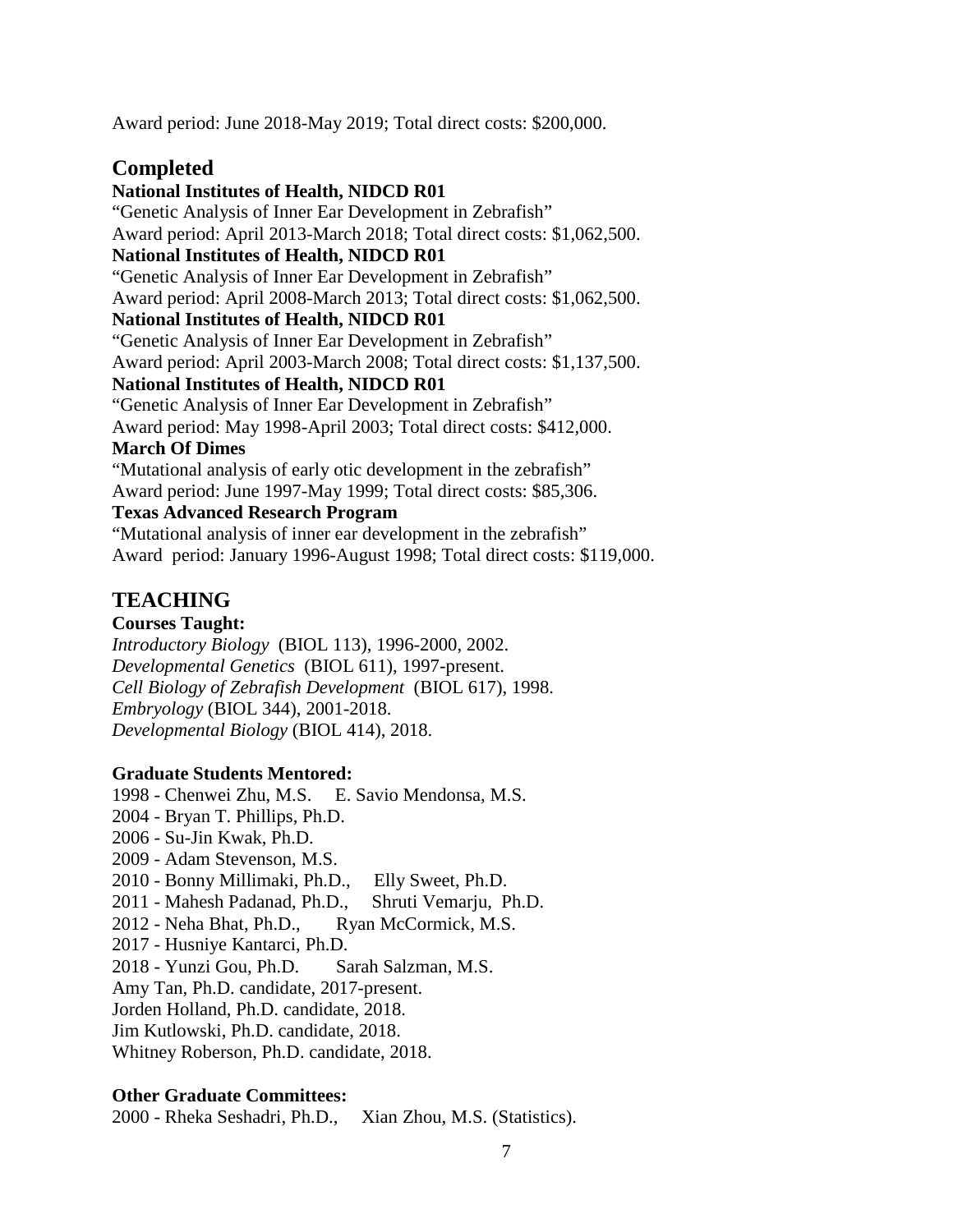- 2001 Stephen Farmer, M.S., Marie-Christine Ramel, M.S.
- 2004 Zachary Lewis, Ph.D., Marie-Christine Ramel, Ph.D.
- 2005 Jared Burkes, Ph.D., Veronica Martinez, Ph.D.
- 2006 Terasa Prock, Ph.D., Keetan Patel, Ph.D., Mei-Seon Seong, Ph.D.
- 2007 Kenyon Mobely, Ph.D., Tony Kreipe, M. S.
- 2008 Anita Hernandez, Ph.D. , Todd Gruninger, Ph.D., Rebecca Brosseau, M.S. Bi-Wei Guo, M.S., Sujita Sukumaran, M.S.
- 2009 Bryan Krock, Ph.D., Elena Repnikova, Ph.D.
- 2010 Lisa Ellis, Ph.D.
- 2011 Kevin Baker, Ph.D., Anand Narayanan, Ph.D., Lynn Dudinsky, M.S., Lauren Menasco-Davis, M.S.
- 2012 Alejandra Gonzales, Ph.D., Kimberly Paczolt, Ph.D., Dana Pappalardo, Ph.D.
- 2013 Charles Goldsmith, Ph.D.
- 2014 Michelle Ramsey, Ph.D., Ana Suescan, Ph.D., Xiaoyan Guo, Ph.D.
- 2015 Robbie Schultz, Ph.D.
- 2017 Ryan McCormick, Ph.D., David Green, M.S. Saurav Hohanty, M.S. Jianfeng Lin, Ph.D. candidate, 2015-2017 (left program).
- 2018 Patrick Suess, Ph.D. Thad Whitacker, Ph.D.
- Yi Sun, Ph.D. candidate, 2011-present.
- Kristen Consalvo, Ph.D. candidate, 2017-present.
- Aldrin Lugena, Ph.D. candidate, 2017-present.
- Yu Tang, Ph.D. candidate, 2018.
- Mary (MC) Hannon, Ph.D. candidate, 2018.

### **SERVICE**

#### **Service to the Biology Department:**

Biology Animal Care Committee, Chair 2010-present. Graduate Recruiting and Admissions Committee Chair 2013-present. Member 1999-2002, 2012. Graduate Advisor, 2010-2011. Department Head Search Committee Member 2013. Chair 2008. Faculty Search Committee Chair 2007, 2019. Member 1997; 2000; 2001. Graduate Program Committee, Member 1998, 2003-2009. Annual Review Committee (Tenure and Promotion). Member 2003-2005, 2010-2012, 2014-2015. Chair 2013. Committee for Review of Untenured Faculty, Member 2002-2005. Departmental Staff Review Committee, Member 2003. Awards Committee, Member 2007-present. Instructional Enhancement/Equipment Fee (IE/EF) Committee, Chair 2004-2010. Seminar Committee, Member 1996 - present.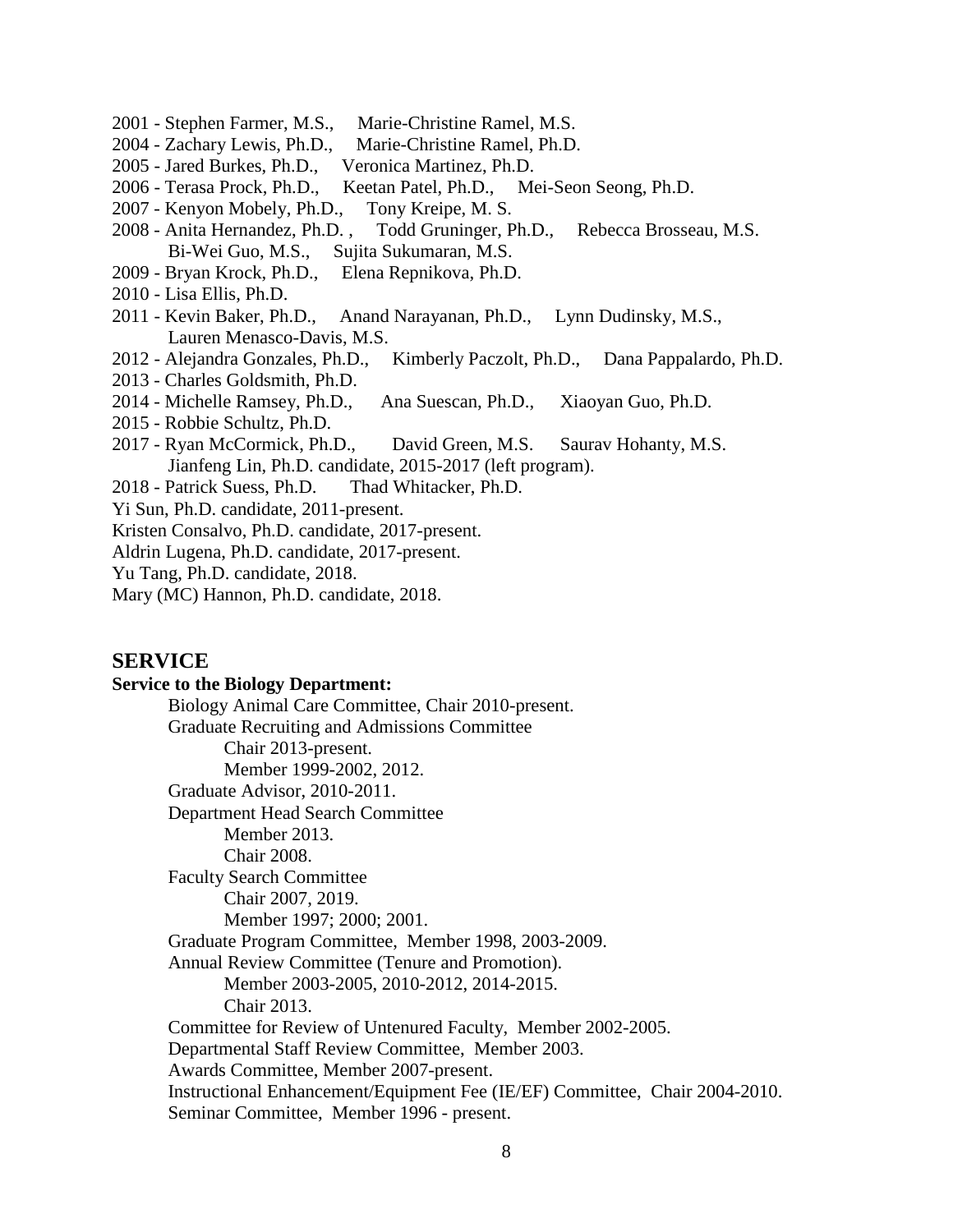#### **College and University Service:**

Member, College of Science Tenure & Promotion Committee, 2008-2011. Member, Executive Committee for Genetics Program, 2005-2010. Chair, Membership Committee for Genetics Program, 2007-2010. Chair, Faculty Advisory Council (reporting to the Dean), 2003-2008. Member, Faculty Advisory Council (reporting to the Dean), 1999-2003. Chair, Awards Committee for Genetics Program, 2006-2007. Member, Graduate Curriculum Committee for Genetics Program, 2003-2004. Member, Life Sciences Task Force (inter-collegiate funding program), 2002-2004. Member, University Lab Animal Care Committee (IACUC), 2000-2003.

### **Community and State Service:**

NSF Biophysics Outreach Program (for K-12 girls, TAMU campus), 2013. Presentation to Youth Symposium held on TAMU campus, 2003. Organized Second Texas Zebrafish Development and Genetics Meeting, College Station, TX, 2003.

### **National/International Service:**

### **Grant Proposal Reviews**

Ad hoc reviewer for NIH (including study sections AUD, CDF5, DEV1, DEV2, IFCN-G, MDCN6, ZDC1) **119 grants since 1998**.

Ad hoc reviewer for NSF, **9 grants since 1999**.

Ad hoc reviewer for March Of Dimes, **3 grants since 2002**.

Ad hoc reviewer for ACS, **14 grants since 2004**.

Ad hoc reviewer for the Wellcome Trust (UK,) **7 grants since 2000**.

Ad hoc reviewer for the MRC (UK), **1 grant in 2007**.

Ad hoc reviewer for the BBSRC (UK), **1 grant in 2010**.

Ad hoc reviewer for Dept. of Molecular Biology, Vanderbilt University (intramural grant), 2001.

Ad hoc reviewer for Medical College of Georgia (intramural grant), 2002. Total: **156 proposals since 1998**.

#### **Evaluations of Faculty for Tenure/ Promotion (extramural)**, 15 since 2006.

#### **Book Reviews**

Scott Freeman, *Biological Science*, 2<sup>nd</sup> edition, Chapters 21 and 22 (2003). Campbell & Reese, *Biology*, 8<sup>th</sup> edition, Chapter 47, (2006). Fromherz, *Experimental Design & Research in Molecular Biology*, Chapter 9 (2007).

#### **Reviewer for Peer-Reviewed Journals.**

*BMC Developmental Biology*, **2 papers since 2010**. *Development*, **23 papers since 2003**. *Developmental Biology*, **17 papers since 2003**. *Developmental Dynamics*, **29 papers since 1998**.